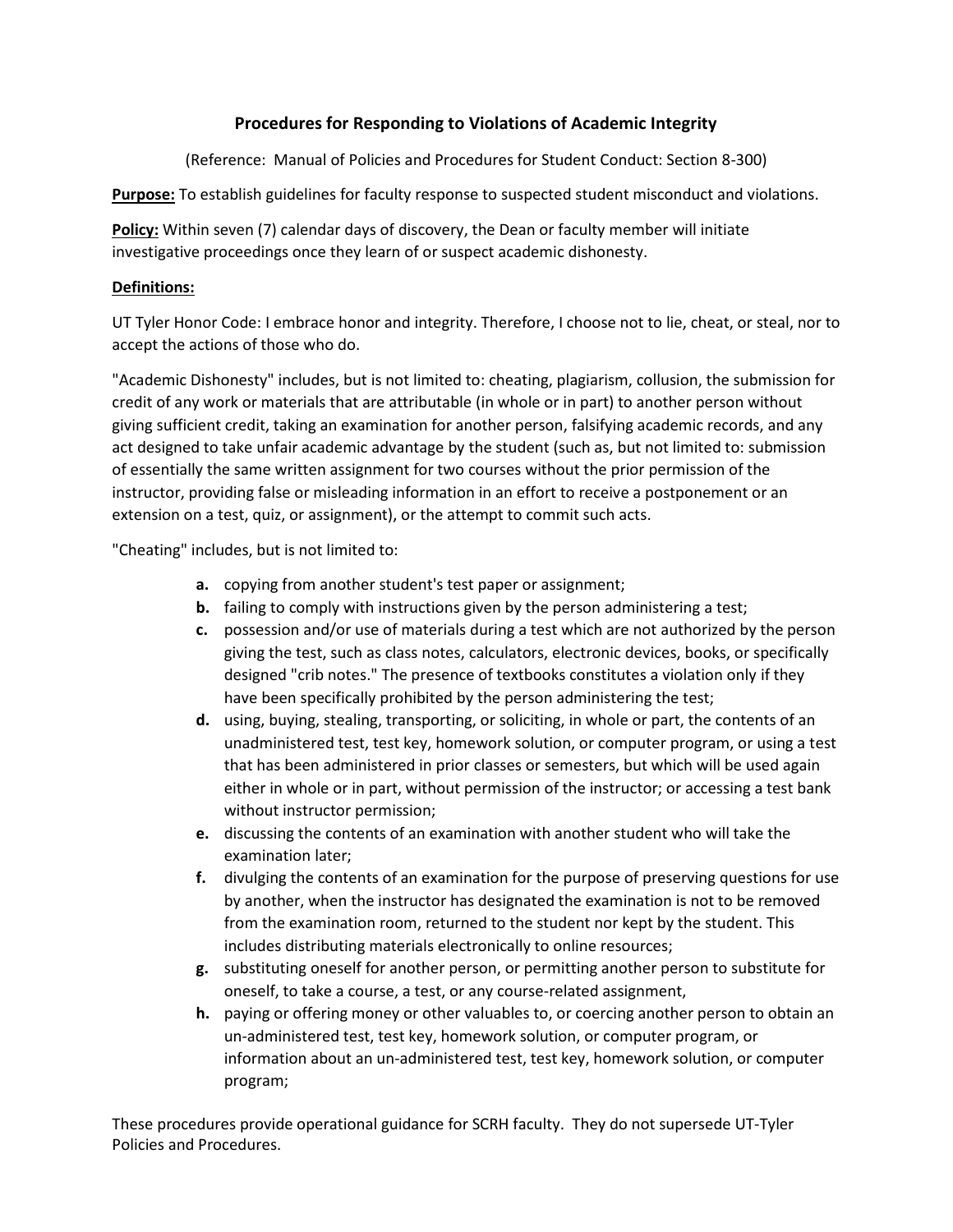- **i.** falsifying research data, laboratory reports, and/or other academic work offered for credit;
- **j.** taking, keeping, misplacing, or damaging the property of the university, or of another, if the student knows, or reasonably should know, that an unfair academic advantage would be gained by such conduct;
- **k.** misrepresenting facts for academic advantage to the University or an agent of the University, including providing false grades or résumés, providing false or misleading information in an effort to receive a postponement or an extension on a test, quiz, or other assignment for the purpose of obtaining an academic or financial benefit for oneself or another individual; and providing false or misleading information in an effort to injure another student academically or financially; or
- **l.** engaging in written, oral, or any other means of communication with another student during a test, or giving aid to or seeking aid from another person during a test or on another assignment where doing so is prohibited by the instructor.

"Plagiarism" is the appropriation of material that is attributable, in whole or in part, to another source without any indication of the original source, including words, ideas, illustrations, structure, computer code, and other expression or media, and presenting that material as one's own academic work being offered for credit or in conjunction with a program course or degree requirement(s).

"Collusion" includes, but is not limited to, the unauthorized collaboration with another person in preparing academic assignments offered for credit or collaboration with another person to commit a violation of any section of any provision of the rules on academic dishonesty, including disclosing and/or distributing the contents of an exam.

"Falsifying academic records" includes, but is not limited to: altering or assisting in the altering of any official record of the university or UT System, the submission of false information or the omission of requested information that is required for or related to any academic record of the university or the UT System. Academic records include, but are not limited to applications for admission, the awarding of a degree, grade reports, test papers, registration materials, grade change forms, and reporting forms used by the Office of the Registrar. A former student who engages in such conduct is subject to a bar against readmission, revocation of a degree, and withdrawal of a diploma.

### **Procedures**

When a faculty member suspects a student has violated university policy concerning academic dishonesty, the faculty member has two options:

(1) meet with the student(s) involved to discuss the alleged violation and the evidence supporting the charge

OR

(2) refer the case directly to the Office of Student Conduct and Intervention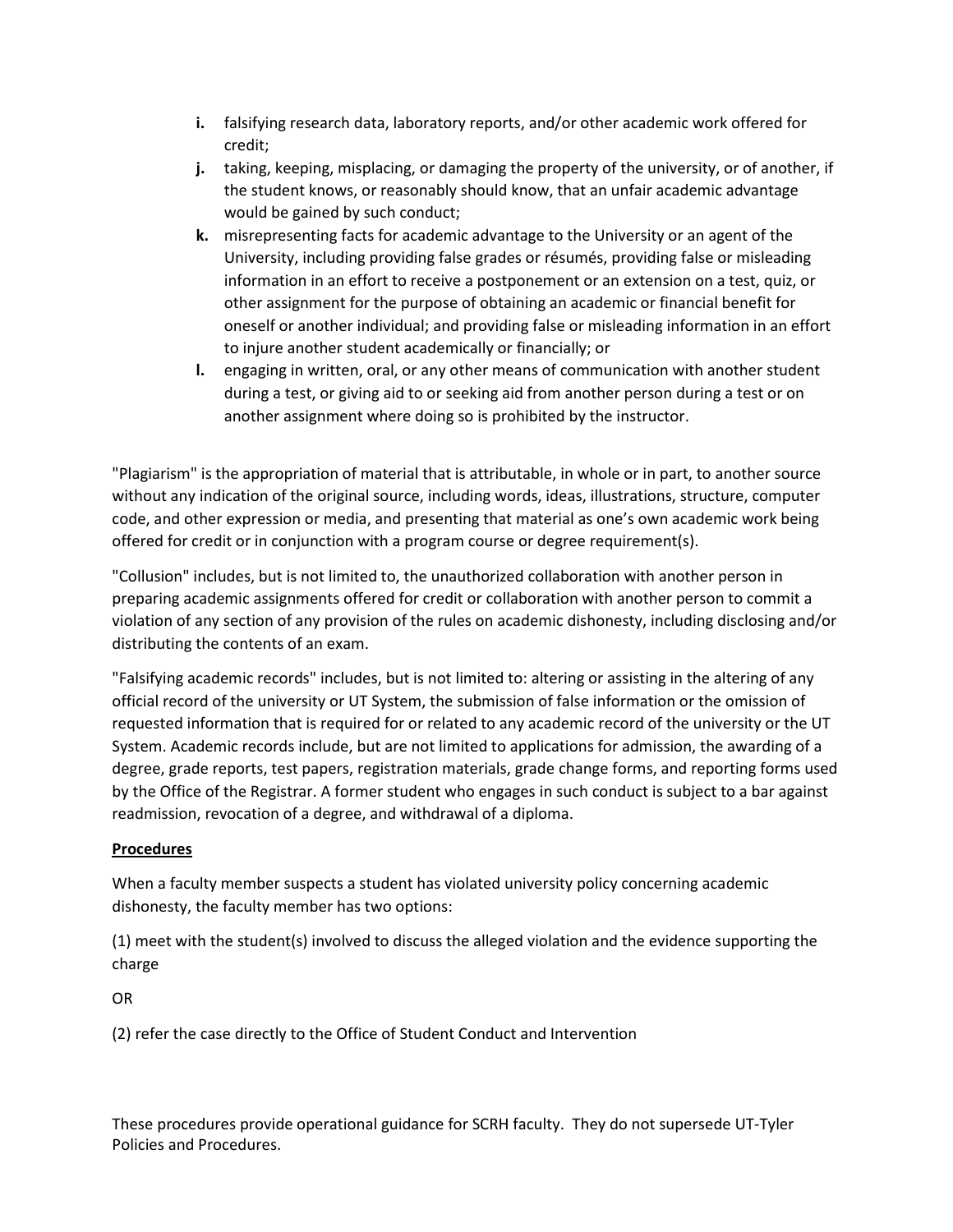In all instances, the faculty member shall submit a written notice of the alleged incident to the Office of Student Conduct and Intervention (OSCI) by completing and submitting the [Faculty Scholastic](https://cm.maxient.com/reportingform.php?UnivofTexasTyler&layout_id=4)  [Dishonesty Report Form,](https://cm.maxient.com/reportingform.php?UnivofTexasTyler&layout_id=4) within seven (7) days of discovery.

The Office of Student Conduct and Intervention is required to:

- Inform faculty if students have had previous instances of academic misconduct.
- Ensure academic misconduct records stay current.
- Emphasize the importance of academic integrity and encourage students to embrace the honor code and understand the value of their degree.
- Notify the student(s) of the hearing and appeal process, relieving faculty members of liability.

# **Option 1: The faculty member meets with the student(s) involved to discuss the alleged violation and the evidence supporting the charge, and determines the penalty imposed.**

If the faculty member contacts the student via email to schedule a meeting to discuss the alleged academic dishonesty, the following email template is recommended:

"Dear Student Name:

I am writing to inform you that I have indication you may have committed the academic offence of [plagiarism/cheating] on [assignment]. Under the University's Academic Integrity Policy, the instructor's role is to meet with the student and investigate the incident in question.

I am therefore, inviting you to meet with me at my office/Teams/Zoom to discuss this matter. I am available on [give several dates/times]. Please let me know which of these times you would best suits your schedule, to further discuss this matter.

Sincerely,

Faculty/Instructor Name and Signature"

If the student agrees to a meeting, the faculty meets with the student to discuss the incident. If the student does not contest the charges, the faculty member may assess an academic penalty.

Academic penalties allowed include the following:

- I. Written warning that further scholastic violations may result in a more severe penalty, up to and including expulsion from the program/university.
- II. No credit or reduced credit for the paper, assignment, or test in question.
- III. Retaking of examination or resubmission of assignment.
- IV. Failing grade or reduced final grade for the course.
- V. Withdrawal from the class, with the option to take class with a different instructor if available, or to retake the course with the same instructor during a different semester.